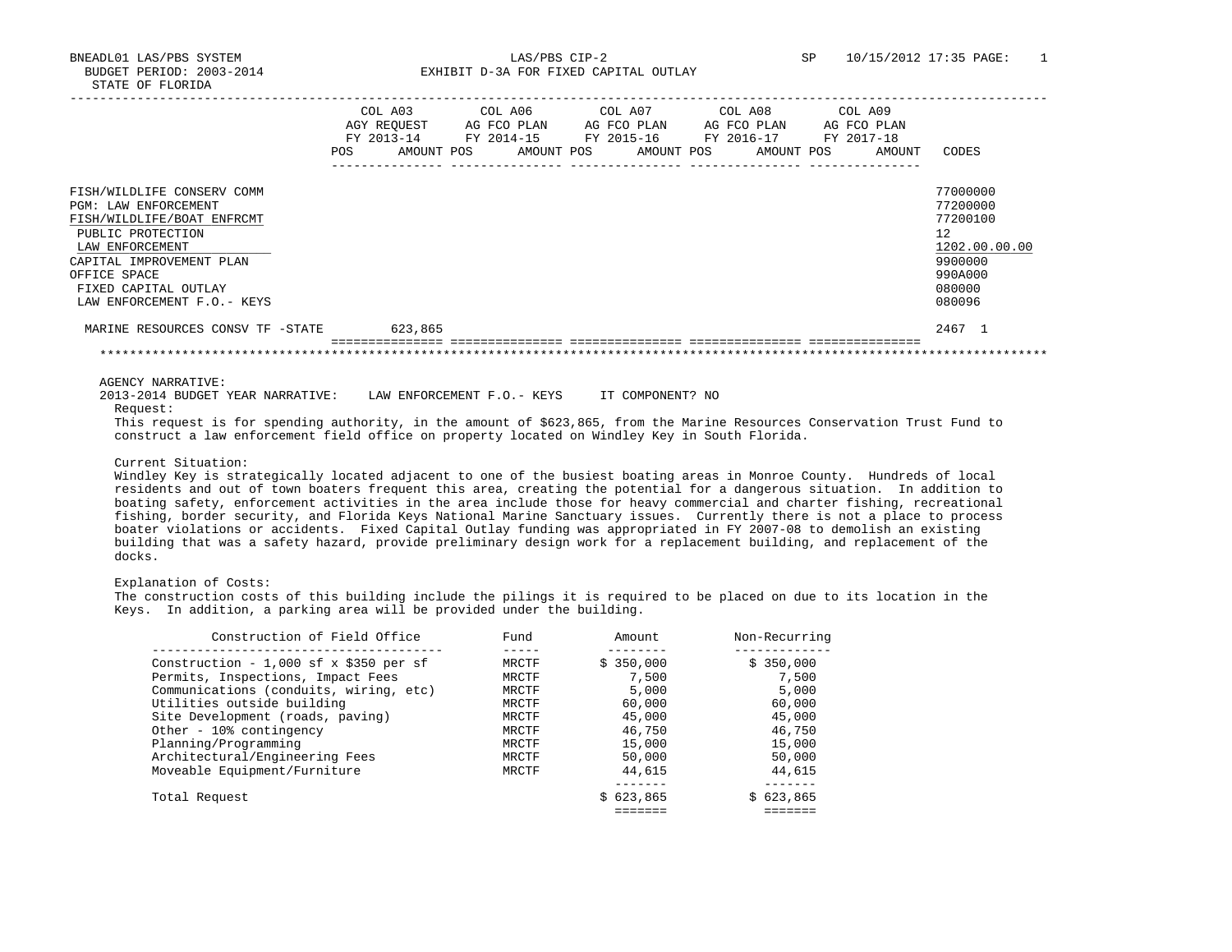|                                                                                                                                                                      | COL A03<br>AGY REOUEST<br>FY 2013-14<br><b>POS</b> | COL A06<br>AG FCO PLAN<br>FY 2014-15<br>AMOUNT POS<br>AMOUNT POS | COL A07<br>AG FCO PLAN<br>FY 2015-16<br>AMOUNT POS | COL A08<br>AG FCO PLAN<br>FY 2016-17<br>AMOUNT POS | COL A09<br>AG FCO PLAN<br>FY 2017-18<br>AMOUNT | CODES                                                                         |
|----------------------------------------------------------------------------------------------------------------------------------------------------------------------|----------------------------------------------------|------------------------------------------------------------------|----------------------------------------------------|----------------------------------------------------|------------------------------------------------|-------------------------------------------------------------------------------|
| FISH/WILDLIFE CONSERV COMM<br>PGM: LAW ENFORCEMENT<br>FISH/WILDLIFE/BOAT ENFRCMT<br>PUBLIC PROTECTION<br>LAW ENFORCEMENT<br>CAPITAL IMPROVEMENT PLAN<br>OFFICE SPACE |                                                    |                                                                  |                                                    |                                                    |                                                | 77000000<br>77200000<br>77200100<br>12<br>1202.00.00.00<br>9900000<br>990A000 |

#### Benefits:

 Approval of this issue will provide trust fund spending authority to construct a law enforcement field office on Windley Key in Monroe County. This office will provide a law enforcement presence which will assist in the deterrence of unwanted activity and enhance the ability of the division to provide law enforcement services and resources to the public in this extremely high use area. It will also create operational efficiencies by improving readiness to respond to emergency calls and provide a waterside support facility to a multitude of Commission services and other law enforcement agencies.

Activity: Uniform Patrol and Investigations - ACT2010

# Governor's Initiatives:

This request supports the Quality of Life Places strategies in the Governor's Strategic Plan for Economic Development.

(27) Create and sustain vibrant, safe and healthy communities that attract workers, businesses, residents and visitors.

(29) Promote, develop, protect and leverage Florida's natural, art and cultural assets in a sustainable manner.

\*\*\*\*\*\*\*\*\*\*\*\*\*\*\*\*\*\*\*\*\*\*\*\*\*\*\*\*\*\*\*\*\*\*\*\*\*\*\*\*\*\*\*\*\*\*\*\*\*\*\*\*\*\*\*\*\*\*\*\*\*\*\*\*\*\*\*\*\*\*\*\*\*\*\*\*\*\*\*\*\*\*\*\*\*\*\*\*\*\*\*\*\*\*\*\*\*\*\*\*\*\*\*\*\*\*\*\*\*\*\*\*\*\*\*\*\*\*\*\*\*\*\*\*\*\*\*

| GRANTS AND AIDS - FIXED CAPITAL     |           |           |           |           |                  |         |  |
|-------------------------------------|-----------|-----------|-----------|-----------|------------------|---------|--|
| OUTLAY                              |           |           |           |           |                  | 990G000 |  |
| G/A-LOC GOV/NONST ENT-FCO           |           |           |           |           |                  | 140000  |  |
| FL BOATING IMPROVEMENT PRG          |           |           |           |           |                  | 140270  |  |
| MARINE RESOURCES CONSV TF<br>-STATE | 562,000   | 562,000   | 562,000   | 562,000   | 562,000 2467 1   |         |  |
| -STATE<br>STATE GAME TRUST FUND     | 1,250,000 | 1,250,000 | 1,250,000 | 1,250,000 | 1,250,000 2672 1 |         |  |
| TOTAL APPRO                         | 1,812,000 | 1,812,000 | 1,812,000 | 1,812,000 | 1,812,000        |         |  |
|                                     |           |           |           |           |                  |         |  |

#### AGENCY NARRATIVE:

 2013-2014 BUDGET YEAR NARRATIVE: FL BOATING IMPROVEMENT PRG IT COMPONENT? NO Request:

 This issue requests \$562,000 in spending authority from the Marine Resources Conservation Trust Fund (MRCTF) and \$1,250,000 from the State Game Trust Fund (SGTF) to continue a long term program of providing grants to local governments for boating improvements.

# Current Situation:

 Pursuant to Section 328.72(15), Florida Statutes, an estimated \$562,000 will be deposited into the MRCTF from \$1 directed from the county portion of vessel registration fees to be used to fund a competitive grant program for local projects providing public launching facilities.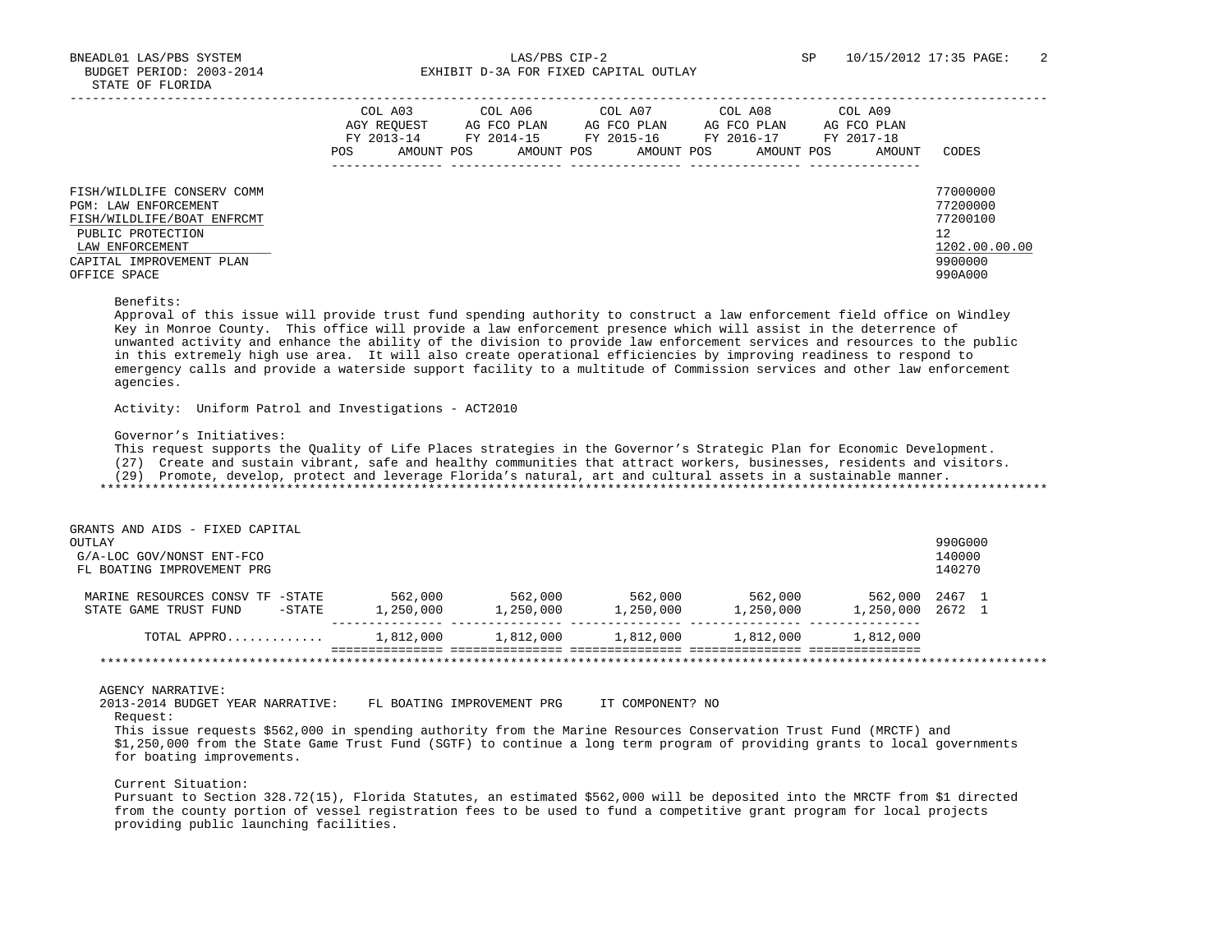|                                                                                                                                                                                         | <b>POS</b> | COL A03<br>AGY REOUEST<br>FY 2013-14<br>AMOUNT POS | COL A06<br>AG FCO PLAN<br>FY 2014-15<br>AMOUNT POS | COL A07<br>AG FCO PLAN<br>FY 2015-16<br>AMOUNT POS | COL A08<br>AG FCO PLAN<br>FY 2016-17<br>AMOUNT POS | COL A09<br>AG FCO PLAN<br>FY 2017-18<br>AMOUNT | CODES                                                              |
|-----------------------------------------------------------------------------------------------------------------------------------------------------------------------------------------|------------|----------------------------------------------------|----------------------------------------------------|----------------------------------------------------|----------------------------------------------------|------------------------------------------------|--------------------------------------------------------------------|
| FISH/WILDLIFE CONSERV COMM<br>PGM: LAW ENFORCEMENT<br>FISH/WILDLIFE/BOAT ENFRCMT<br>PUBLIC PROTECTION<br>LAW ENFORCEMENT<br>CAPITAL IMPROVEMENT PLAN<br>GRANTS AND AIDS - FIXED CAPITAL |            |                                                    |                                                    |                                                    |                                                    |                                                | 77000000<br>77200000<br>77200100<br>12<br>1202.00.00.00<br>9900000 |
| OUTLAY                                                                                                                                                                                  |            |                                                    |                                                    |                                                    |                                                    |                                                | 990G000                                                            |

 As directed by section 206.606(1)(b), Florida Statutes, \$1,250,000 is transferred annually from the Fuel Tax Collection Trust Fund to the SGTF to fund local projects through a competitive grant program for recreational channel marking, public launching facilities, derelict vessel removal, and other local boating related activities. These funds are used to provide grants to local governments.

| Explanation of Costs:<br>Marine Resources Conservation Trust Fund | Amount.     | Non-Recurring |
|-------------------------------------------------------------------|-------------|---------------|
| Vessel registration fees (\$1)                                    | 562,000     | 562,000       |
| State Game Trust Fund                                             |             |               |
| Vessel fuel tax revenue                                           | \$1,250,000 | \$1,250,000   |
| Total FCO Request                                                 | \$1,812,000 | \$1,812,000   |

Benefits:

 Approval of this issue will provide grant funding to counties, municipalities, and other governmental agencies from funds transferred from the Fuel Tax Collection Trust Fund and from county vessel registration fees. Projects that meet the criteria under the Florida Boating Improvement Program include recreational channel marking, public launching facilities, derelict vessel removal, and other boating related activities that enhance boating access for recreational boaters. Most projects take more than one year to complete due to permit requirements, environmental issues, and other delays, therefore fixed capital outlay funding will allow for these projects to be completed without a delay in appropriations.

Activity: Boating and Waterways - ACT2410

### Governor's Initiatives:

 This request supports the Civic & Governance Systems and Quality of Life and Quality Places strategies in the Governor's Strategic Plan for Economic Development.

- (24) Support and sustain statewide and regional partnerships to accomplish Florida's economic and quality of life goals.
- (27) Create and sustain vibrant, safe and healthy communities that attract workers, businesses, residents and visitors.

(29) Promote, develop, protect and leverage Florida's natural, art and cultural assets in a sustainable manner.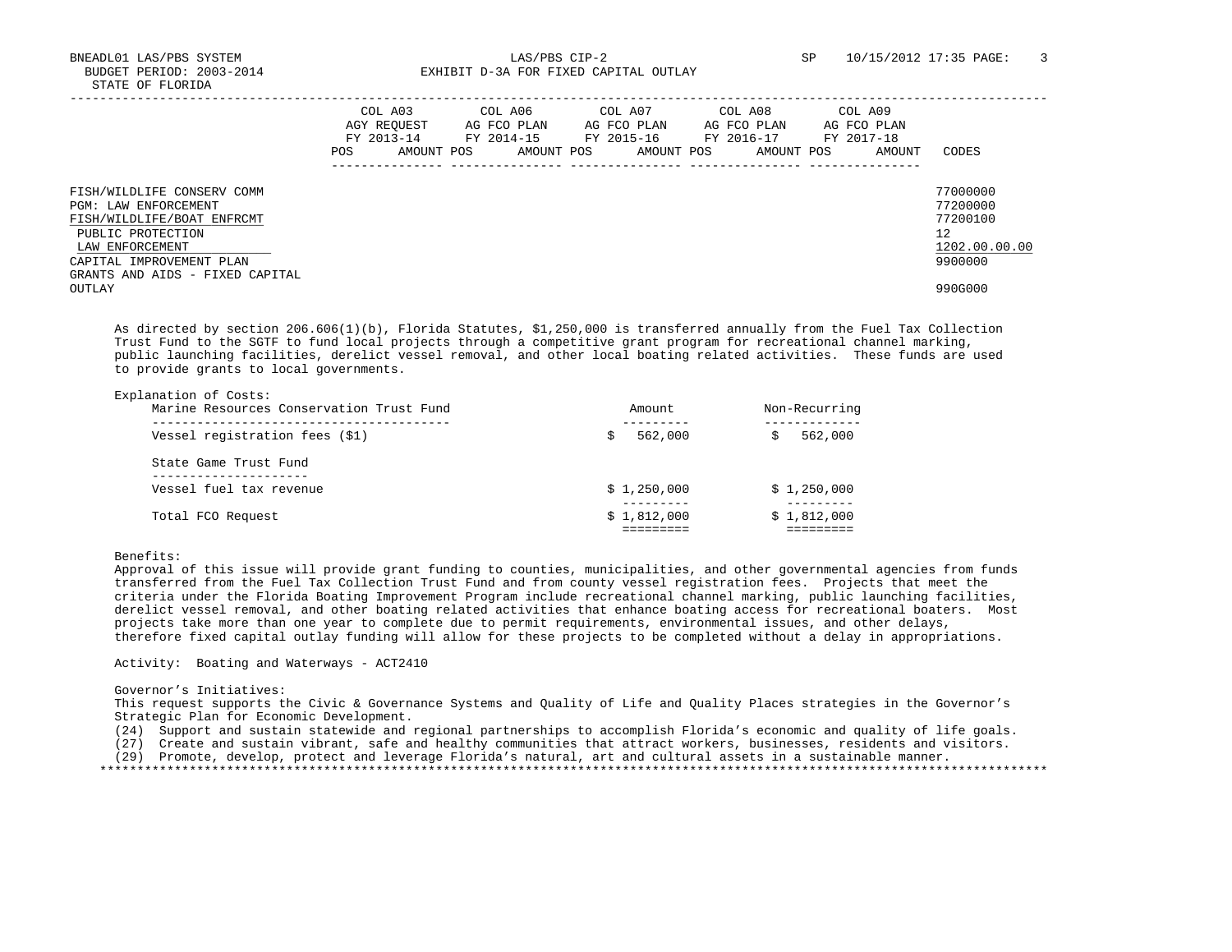BNEADL01 LAS/PBS SYSTEM LAS/PBS CIP-2 SP 10/15/2012 17:35 PAGE: 4 BUDGET PERIOD: 2003-2014 **EXHIBIT D-3A FOR FIXED CAPITAL OUTLAY** 

|                                                                                                                                                                                                                           | <b>POS</b> | COL A03<br>AGY REOUEST<br>FY 2013-14<br>AMOUNT POS | COL A06<br>AG FCO PLAN<br>FY 2014-15<br>AMOUNT POS | COL A07<br>AG FCO PLAN<br>FY 2015-16<br>AMOUNT POS | COL A08<br>AG FCO PLAN<br>FY 2016-17<br>AMOUNT POS | COL A09<br>AG FCO PLAN<br>FY 2017-18<br>AMOUNT | CODES                                                                                             |
|---------------------------------------------------------------------------------------------------------------------------------------------------------------------------------------------------------------------------|------------|----------------------------------------------------|----------------------------------------------------|----------------------------------------------------|----------------------------------------------------|------------------------------------------------|---------------------------------------------------------------------------------------------------|
| FISH/WILDLIFE CONSERV COMM<br>PGM: LAW ENFORCEMENT<br>FISH/WILDLIFE/BOAT ENFRCMT<br>PUBLIC PROTECTION<br>LAW ENFORCEMENT<br>CAPITAL IMPROVEMENT PLAN<br>SPECIAL PURPOSE<br>FIXED CAPITAL OUTLAY<br>BOATING INFRASTRUCTURE |            |                                                    |                                                    |                                                    |                                                    |                                                | 77000000<br>77200000<br>77200100<br>12<br>1202.00.00.00<br>9900000<br>990S000<br>080000<br>082800 |
| FEDERAL GRANTS TRUST FUND -FEDERL                                                                                                                                                                                         |            | 3,300,000                                          | 3,300,000                                          |                                                    | 3,300,000 3,300,000                                | 3,300,000 2261 3                               |                                                                                                   |
|                                                                                                                                                                                                                           |            |                                                    |                                                    |                                                    |                                                    |                                                |                                                                                                   |

AGENCY NARRATIVE:

 2013-2014 BUDGET YEAR NARRATIVE: BOATING INFRASTRUCTURE IT COMPONENT? NO Request:

 This issue requests \$3,300,000 in spending authority from the Federal Grants Trust Fund. Included in this request is \$1,700,000 from the U.S. Fish and Wildlife Service (USFWS) through the Sport Fish Restoration Act - Boat Access, which have been apportioned to Florida for boating infrastructure. If the apportioned funds are not spent, the unobligated funds will be reallocated to other states and future apportionments will be reduced to the State of Florida.

 This request also includes funding for grants that will be submitted to USFWS, Boating Infrastructure Grant Program (BIGP) for \$1,600,000. Most projects take more than one year to complete due to permit requirements, environmental issues, and other delays, therefore fixed capital outlay funding will allow for these projects to be completed without a delay in appropriations.

Current Situation:

 The Commission receives federal funds from the U.S. Department of Interior, USFWS, Sport Fish Restoration Act. Funds are apportioned each year to the State of Florida pursuant to the Dingell-Johnson Sport Fish Restoration Act that provides funding for boating access facilities, both marine and freshwater.

 The Commission is Florida's State Administrative Agency (SAA) for BIGP, which is a federal flow-through grant program to provide boating infrastructure for transient vessels 26' or larger with transient defined as 10 days stay or less. BIGP provides that at least \$100,000 will be granted to each SAA for one project or a maximum of two projects that cost \$100,000. Projects that request more than \$100,000 are submitted to the USFWS and compete on a national level. The applicant is providing the match, but spending authority is needed for these cost-reimbursement grants.

| Explanation of Costs:<br>Federal Grants Trust Fund                                               | Amount                   | Non-Recurring            |
|--------------------------------------------------------------------------------------------------|--------------------------|--------------------------|
| Sport Fish Restoration - Boat Access (apportioned funds)<br>Boating Infrastructure Grant Program | \$1,700,000<br>1,600,000 | \$1,700,000<br>1,600,000 |
| Total FCO Request                                                                                | \$3,300,000              | \$3,300,000              |

Benefits: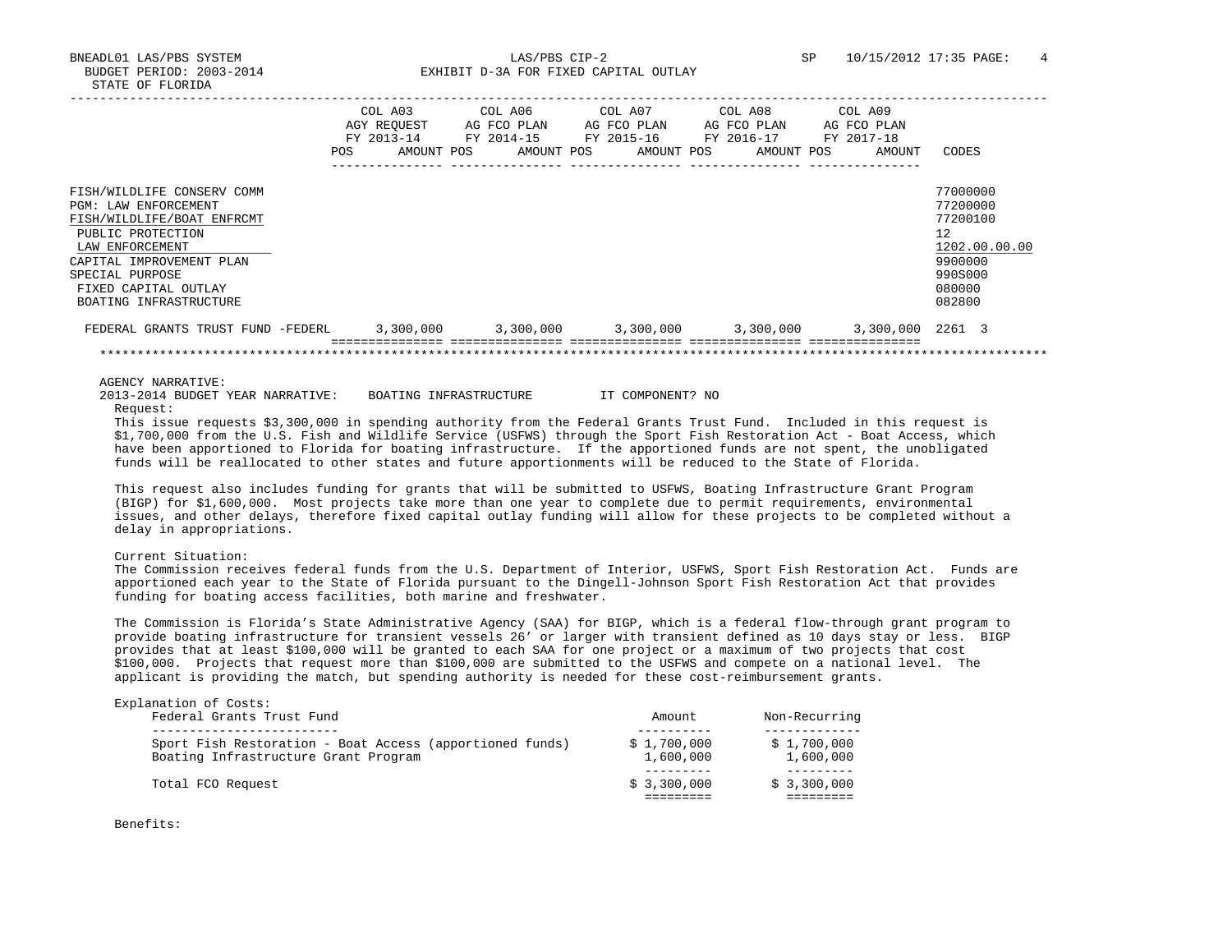|                                                                                                                          | COL A03<br>AGY REOUEST<br>FY 2013-14<br><b>POS</b><br>AMOUNT POS | COL A06<br>AG FCO PLAN<br>FY 2014-15<br>AMOUNT POS | COL A07<br>AG FCO PLAN<br>FY 2015-16<br>AMOUNT POS | COL A08<br>AG FCO PLAN<br>FY 2016-17<br>AMOUNT POS | COL A09<br>AG FCO PLAN<br>FY 2017-18<br>AMOUNT | CODES                                                   |
|--------------------------------------------------------------------------------------------------------------------------|------------------------------------------------------------------|----------------------------------------------------|----------------------------------------------------|----------------------------------------------------|------------------------------------------------|---------------------------------------------------------|
| FISH/WILDLIFE CONSERV COMM<br>PGM: LAW ENFORCEMENT<br>FISH/WILDLIFE/BOAT ENFRCMT<br>PUBLIC PROTECTION<br>LAW ENFORCEMENT |                                                                  |                                                    |                                                    |                                                    |                                                | 77000000<br>77200000<br>77200100<br>12<br>1202.00.00.00 |
| CAPITAL IMPROVEMENT PLAN<br>SPECIAL PURPOSE                                                                              |                                                                  |                                                    |                                                    |                                                    |                                                | 9900000<br>990S000                                      |

 Approval of this issue will provide spending authority from the Federal Grants Trust Fund to utilize federal funding from the U.S. Fish and Wildlife Service through the Sport Fish Restoration Act for various boating access projects, and through the U.S. Boating Infrastructure Grant Program to provide boating infrastructure for transient vessels. The apportioned funds will be used for the extensive maintenance and repairs of 235 boat ramps operated and maintained by the Commission, construction of new boat ramps, assistance with the increased responsibility for oversight of waterway markers in Florida, and joint boat access partnerships on public lands, such as Department of Environmental Protection, Department of Agriculture and Consumer Services, Water Management Districts, and other governmental entities.

Activity: Boating and Waterways - ACT2410

Governor's Initiatives:

 This request supports the Civic & Governance Systems and Quality of Life and Quality Places strategies in the Governor's Strategic Plan for Economic Development.

(24) Support and sustain statewide and regional partnerships to accomplish Florida's economic and quality of life goals.

(27) Create and sustain vibrant, safe and healthy communities that attract workers, businesses, residents and visitors.

(29) Promote, develop, protect and leverage Florida's natural, art and cultural assets in a sustainable manner.

\*\*\*\*\*\*\*\*\*\*\*\*\*\*\*\*\*\*\*\*\*\*\*\*\*\*\*\*\*\*\*\*\*\*\*\*\*\*\*\*\*\*\*\*\*\*\*\*\*\*\*\*\*\*\*\*\*\*\*\*\*\*\*\*\*\*\*\*\*\*\*\*\*\*\*\*\*\*\*\*\*\*\*\*\*\*\*\*\*\*\*\*\*\*\*\*\*\*\*\*\*\*\*\*\*\*\*\*\*\*\*\*\*\*\*\*\*\*\*\*\*\*\*\*\*\*\*

TOTAL: LAW ENFORCEMENT 1202.00.00 CONTROLLEDGE 200.00 CONTROLLEDGE 200.00 CONTROLLEDGE 200.00 CONTROLLEDGE 200 BY FUND TYPE TRUST FUNDS..................... 5,735,865 5,112,000 5,112,000 5,112,000 5,112,000 2000 =============== =============== =============== =============== ===============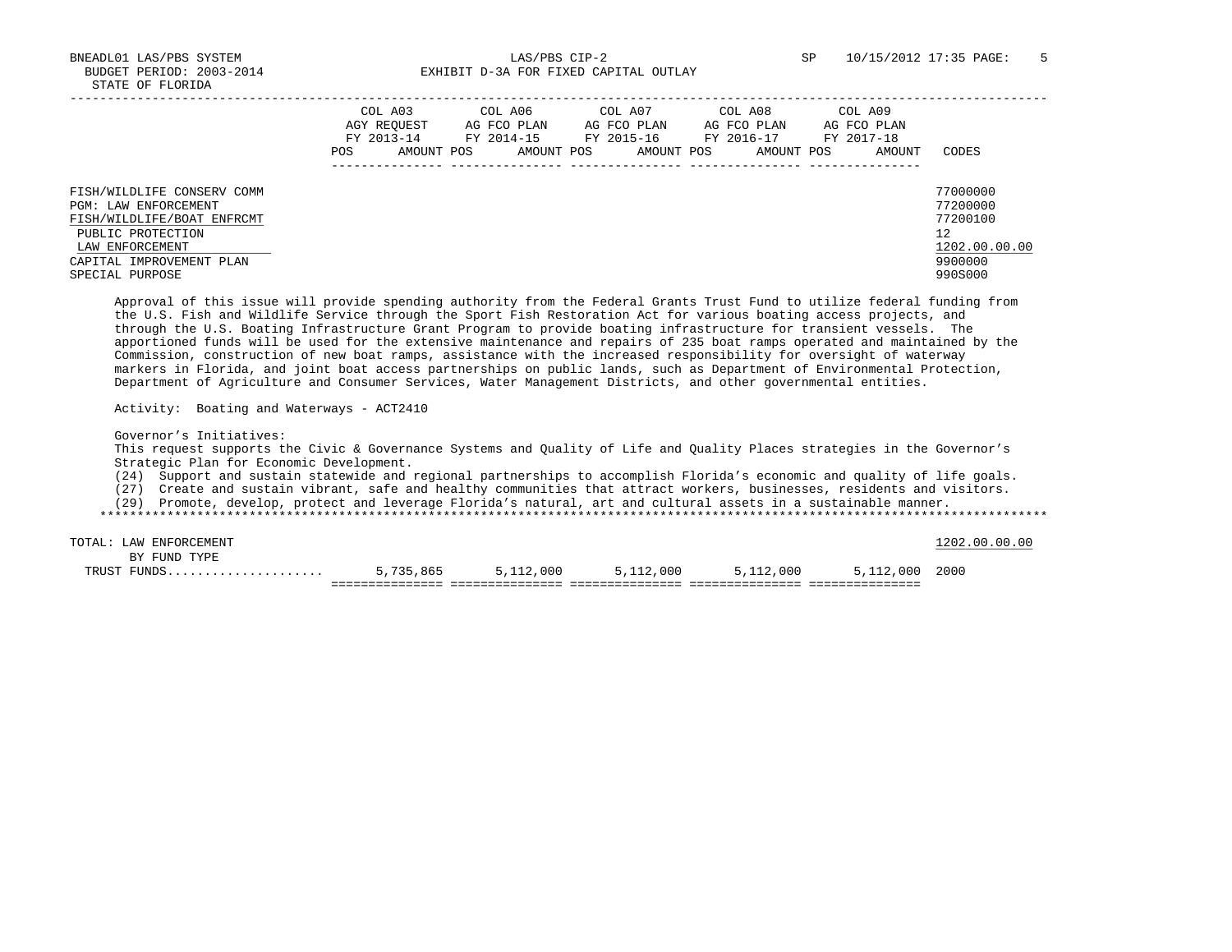BNEADL01 LAS/PBS SYSTEM LAS/PBS CIP-2 SP 10/15/2012 17:35 PAGE: 6 BUDGET PERIOD: 2003-2014 **EXHIBIT D-3A FOR FIXED CAPITAL OUTLAY** 

|                                                                                                                                                                                                                                | <b>POS</b> | COL A03<br>AGY REOUEST<br>FY 2013-14<br>AMOUNT POS | COL A06<br>AG FCO PLAN<br>FY 2014-15<br>AMOUNT POS | COL A07 | AG FCO PLAN<br>FY 2015-16<br>AMOUNT POS |  | COL A08<br>AG FCO PLAN<br>FY 2016-17<br>AMOUNT POS | COL A09<br>AG FCO PLAN<br>FY 2017-18 | AMOUNT | CODES                                                                                             |
|--------------------------------------------------------------------------------------------------------------------------------------------------------------------------------------------------------------------------------|------------|----------------------------------------------------|----------------------------------------------------|---------|-----------------------------------------|--|----------------------------------------------------|--------------------------------------|--------|---------------------------------------------------------------------------------------------------|
| FISH/WILDLIFE CONSERV COMM<br>PGM: WILDLIFE<br>HUNTING & GAME MANAGEMENT<br>NATURAL RESOURCES/ENVIRON<br>BIOLOGICAL RESOURCES<br>CAPITAL IMPROVEMENT PLAN<br>SPECIAL PURPOSE<br>FIXED CAPITAL OUTLAY<br>TRIPLE N SHOOTING PARK |            |                                                    |                                                    |         |                                         |  |                                                    |                                      |        | 77000000<br>77300000<br>77300200<br>14<br>1406.00.00.00<br>9900000<br>990S000<br>080000<br>080026 |
| FEDERAL GRANTS TRUST FUND -FEDERL                                                                                                                                                                                              |            | 1,400,000                                          |                                                    |         |                                         |  |                                                    |                                      |        | 2261 3                                                                                            |
|                                                                                                                                                                                                                                |            |                                                    |                                                    |         |                                         |  |                                                    |                                      |        |                                                                                                   |

AGENCY NARRATIVE:

2013-2014 BUDGET YEAR NARRATIVE: TRIPLE N SHOOTING PARK IT COMPONENT? NO Request:

 This request is for spending authority from the Federal Grants Trust Fund for planning and construction of a public shooting park on Triple N Ranch Wildlife Management Area (WMA) in Osceola County.

Current Situation:

 There is a shortage of public recreational shooting parks throughout Florida. As more land is being developed, there are fewer safe places for recreational shooting. With the high price of suitable land, there are fewer outdoor ranges being built, increasing the difficulty for the public, especially urban and suburban residents, to find a safe place to shoot a firearm. From Pensacola to Key West, a pattern is emerging that is detrimental to the future of recreational shooting and is jeopardizing the ability to practice the safe handling of a firearm.

 Currently, there is no public shooting range in Osceola County, but in 2010, the citizens petitioned their county commissioners to build a shooting park where they could safely participate in their sport. In an effort to address this public demand, Osceola County contacted the Fish and Wildlife Conservation Commission (FWC) to explore the possibility of partnering together to provide a shooting park on county or state owned land. A team evaluated several possible sites and agreed to add a public shooting park to the list of recreational opportunities offered on the WMA. Hunter safety training and marksmanship training is a core mission of FWC's hunter safety and public shooting range section.

 The proposed site, previously a citrus grove, will encompass approximately 350 acres within the WMA. Commission staff has worked with Osceola County staff and local shooting sports enthusiasts to develop conceptual designs for the shooting complex. FWC is contributing the site and allocating \$1.4 million of Wildlife Restoration federal grant funds for this project. Osceola County and other partners are committing resources to build safety berms, roads and other infrastructure to enhance the project. These resources and contributions will be used as the required non-federal matching funds. Moving forward with the project now hinges on approval of the request for spending authority for the federal funds.

| Description                                                                                               | Amount               | Non-Recurring      |  |  |
|-----------------------------------------------------------------------------------------------------------|----------------------|--------------------|--|--|
| 50' Pistol Range - 20 positions at 4' on center<br>15/25 Yard Pistol Range - 35 positions at 4' on center | \$100.000<br>160,000 | 100,000<br>160,000 |  |  |
| 50/100 Yard Rifle Range - 28 positions at 6' on center                                                    | 181,000              | 181,000            |  |  |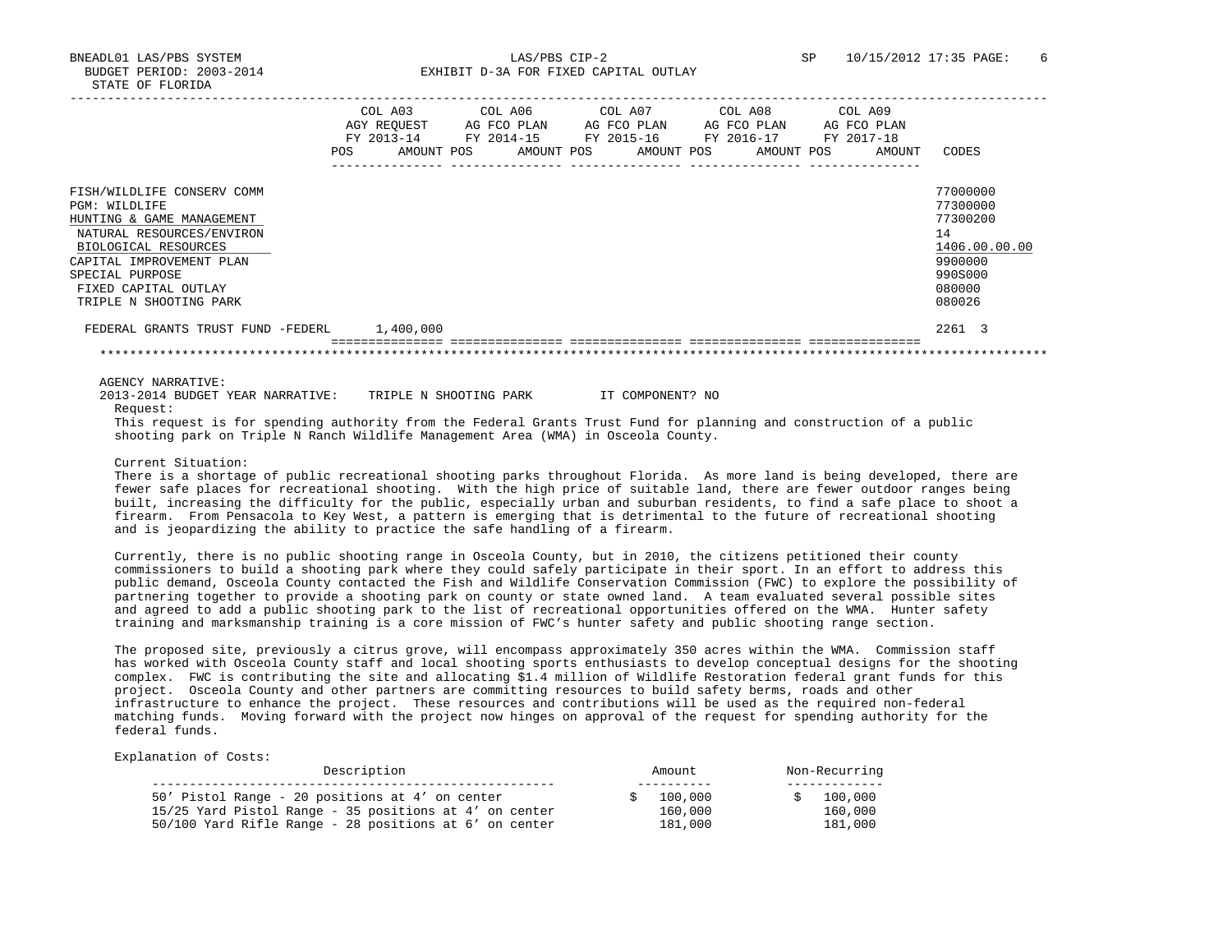BNEADL01 LAS/PBS SYSTEM LAS/PBS CIP-2 SP 10/15/2012 17:35 PAGE: 7 BUDGET PERIOD: 2003-2014 **EXHIBIT D-3A FOR FIXED CAPITAL OUTLAY** 

|                                                                                                                                                                                                                 | COL A03<br>POS | COL A06<br>FY 2013-14 FY 2014-15<br>AMOUNT POS AMOUNT POS | COL A07<br>AGY REQUEST AG FCO PLAN AG FCO PLAN AG FCO PLAN AG FCO PLAN<br>FY 2015-16 FY 2016-17<br>AMOUNT POS | COL A08<br>AMOUNT POS | COL A09<br>FY 2017-18<br>AMOUNT                             | CODES                                                                         |
|-----------------------------------------------------------------------------------------------------------------------------------------------------------------------------------------------------------------|----------------|-----------------------------------------------------------|---------------------------------------------------------------------------------------------------------------|-----------------------|-------------------------------------------------------------|-------------------------------------------------------------------------------|
| FISH/WILDLIFE CONSERV COMM<br>PGM: WILDLIFE<br>HUNTING & GAME MANAGEMENT<br>NATURAL RESOURCES/ENVIRON<br>BIOLOGICAL RESOURCES<br>CAPITAL IMPROVEMENT PLAN<br>SPECIAL PURPOSE                                    |                |                                                           |                                                                                                               |                       |                                                             | 77000000<br>77300000<br>77300200<br>14<br>1406.00.00.00<br>9900000<br>990S000 |
| 200 Yard Rifle Range - 20 positions at 6' on center<br>Restrooms - Rifle Ranges<br>Sporting Clays Range - 15 Stations<br>Restrooms - Sporting Clays Range<br>Classroom/Offices/Pro Shop<br>Maintenance Building |                |                                                           | 140,000<br>75,000<br>300,000<br>50,000<br>300,000<br>94,000                                                   |                       | 140,000<br>75,000<br>300,000<br>50,000<br>300,000<br>94,000 |                                                                               |
| Total Request                                                                                                                                                                                                   |                |                                                           | \$1,400,000<br>=========                                                                                      |                       | \$1,400,000<br>=========                                    |                                                                               |

Benefits:

 Approval of this issue, utilizing federal grant funds, will provide a public shooting park at the Triple N Ranch Wildlife Management Area (WMA) in Osceola County. This facility will provide hunter safety training and marksmanship training for the public, as well as hosting state and national firearms competitions. This WMA is located near interstate highways and airports providing easy access to visitors in the area.

Activity: Hunter Safety and Ranges - ACT1235

Governor's Initiatives:

 This request supports Cross-Cutting Strategies and the Quality of Life & Quality Places strategies in the Governor's Strategic Plan for Economic Development.

 (1) Strengthen collaboration and alignment among state, regional and local entities toward the state's economic vision. (27) Create and sustain vibrant, safe and healthy communities that attract workers, businesses, residents and visitors. \*\*\*\*\*\*\*\*\*\*\*\*\*\*\*\*\*\*\*\*\*\*\*\*\*\*\*\*\*\*\*\*\*\*\*\*\*\*\*\*\*\*\*\*\*\*\*\*\*\*\*\*\*\*\*\*\*\*\*\*\*\*\*\*\*\*\*\*\*\*\*\*\*\*\*\*\*\*\*\*\*\*\*\*\*\*\*\*\*\*\*\*\*\*\*\*\*\*\*\*\*\*\*\*\*\*\*\*\*\*\*\*\*\*\*\*\*\*\*\*\*\*\*\*\*\*\*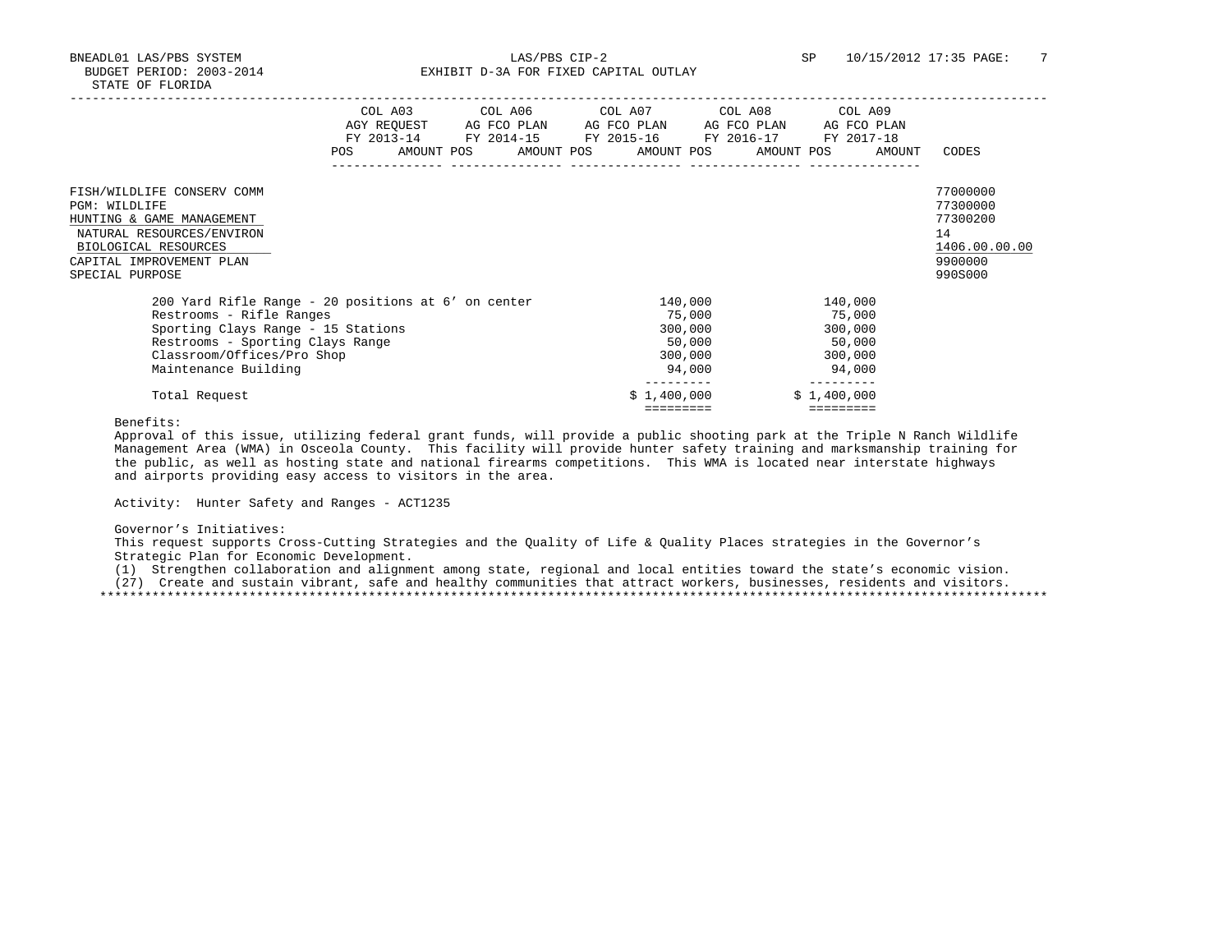BNEADL01 LAS/PBS SYSTEM LAS/PBS CIP-2 SP 10/15/2012 17:35 PAGE: 8 BUDGET PERIOD: 2003-2014 **EXHIBIT D-3A FOR FIXED CAPITAL OUTLAY** 

|                                                                                                                                                                                                                                         |        | COL A03<br>AGY REOUEST<br>FY 2013-14<br>POS | AMOUNT POS |  | COL A06<br>FY 2014-15 | AG FCO PLAN<br>AMOUNT POS |  |  | COL A07<br>AG FCO PLAN<br>FY 2015-16 FY 2016-17<br>AMOUNT POS AMOUNT POS | COL A08 | AG FCO PLAN | COL A09<br>AG FCO PLAN<br>FY 2017-18 | AMOUNT | CODES                                                                                             |
|-----------------------------------------------------------------------------------------------------------------------------------------------------------------------------------------------------------------------------------------|--------|---------------------------------------------|------------|--|-----------------------|---------------------------|--|--|--------------------------------------------------------------------------|---------|-------------|--------------------------------------|--------|---------------------------------------------------------------------------------------------------|
| FISH/WILDLIFE CONSERV COMM<br>PGM: HABITAT/SPECIES CONSR<br>HABITAT/SPECIES CONSERVATN<br>NATURAL RESOURCES/ENVIRON<br>BIOLOGICAL RESOURCES<br>CAPITAL IMPROVEMENT PLAN<br>OFFICE SPACE<br>FIXED CAPITAL OUTLAY<br>FISHEATING CREEK WMA |        |                                             |            |  |                       |                           |  |  |                                                                          |         |             |                                      |        | 77000000<br>77350000<br>77350200<br>14<br>1406.00.00.00<br>9900000<br>990A000<br>080000<br>080060 |
| STATE GAME TRUST FUND                                                                                                                                                                                                                   | -STATE |                                             | 404,500    |  |                       |                           |  |  |                                                                          |         |             |                                      |        | 2672 1                                                                                            |
|                                                                                                                                                                                                                                         |        |                                             |            |  |                       |                           |  |  |                                                                          |         |             |                                      |        |                                                                                                   |

AGENCY NARRATIVE:

 2013-2014 BUDGET YEAR NARRATIVE: FISHEATING CREEK WMA IT COMPONENT? NO Request:

 This request is for spending authority from the State Game Trust Fund to construct a 1,900 square foot field office on a pre-developed site on the Fisheating Creek Wildlife Management Area (WMA. This facility will be a consolidate operations and administrative work center for the Divisions of Habitat and Species Conservation and Law Enforcement.

## Current Situation:

 Pursuant to s.201.15(5), Florida Statutes, a portion of documentary stamp funds are deposited into the State Game Trust fund and are specifically for the purposes identified in the request. Recent projections indicate the documentary stamp tax revenues have increased sufficiently to support this request. Currently, staff is operating from a deteriorating leased modular office building. This building was installed as a temporary measure to replace a structure destroyed by a hurricane in 2004, and is not energy efficient resulting in extremely high utility costs. In addition, surveys of the area have shown the site to be in close proximity to a sensitive archeological site.

| Explanation of Costs: |  |  |
|-----------------------|--|--|
|-----------------------|--|--|

| Field Office-Fisheating Creek WMA | SGTF   | 404,500 | 404,500       |
|-----------------------------------|--------|---------|---------------|
|                                   | ----   |         |               |
| Description                       | पund । |         | Non-Recurring |

Benefits:

 Approval of this issue will provide work space for biological, administrative and law enforcement staff, on the Fisheating Creek wildlife Management Area. This facility will provide a safer environment for staff, as well as better communications and continuity of operations. In addition, relocating the office away from an existing archeological site to an already prepared and permitted building site will ensure that archeological resources are not harmed.

Activity: Manage and Restore Public Lands - ACT3050

Governor's Initiatives:

 This request supports the Quality of Life & Quality Places strategies in the Governor's Strategic Plan for Economic Development.

 (27) Create and sustain vibrant, safe and healthy communities that attract workers, businesses, residents and visitors. \*\*\*\*\*\*\*\*\*\*\*\*\*\*\*\*\*\*\*\*\*\*\*\*\*\*\*\*\*\*\*\*\*\*\*\*\*\*\*\*\*\*\*\*\*\*\*\*\*\*\*\*\*\*\*\*\*\*\*\*\*\*\*\*\*\*\*\*\*\*\*\*\*\*\*\*\*\*\*\*\*\*\*\*\*\*\*\*\*\*\*\*\*\*\*\*\*\*\*\*\*\*\*\*\*\*\*\*\*\*\*\*\*\*\*\*\*\*\*\*\*\*\*\*\*\*\*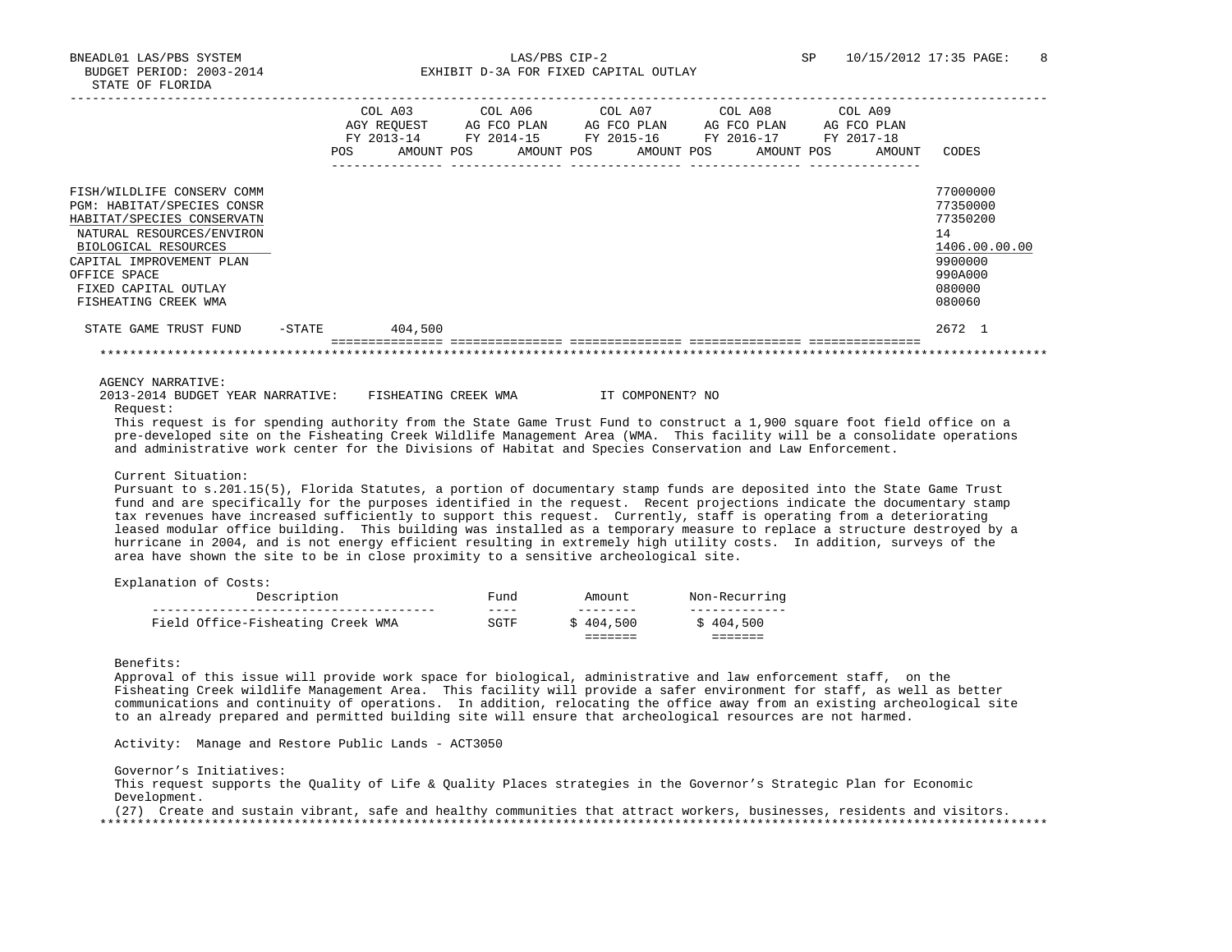|                                                                                                                                                                                                                                                    |           | COL A03<br>AGY REOUEST<br>FY 2013-14<br><b>POS</b> | AG FCO PLAN<br>FY 2014-15<br>AMOUNT POS<br>AMOUNT POS | COL A06 COL A07<br>AG FCO PLAN<br>FY 2015-16<br>AMOUNT POS | COL A08<br>AG FCO PLAN<br>FY 2016-17<br>AMOUNT POS | COL A09<br>AG FCO PLAN<br>FY 2017-18<br>AMOUNT | CODES                                                                                             |
|----------------------------------------------------------------------------------------------------------------------------------------------------------------------------------------------------------------------------------------------------|-----------|----------------------------------------------------|-------------------------------------------------------|------------------------------------------------------------|----------------------------------------------------|------------------------------------------------|---------------------------------------------------------------------------------------------------|
| FISH/WILDLIFE CONSERV COMM<br>PGM: HABITAT/SPECIES CONSR<br>HABITAT/SPECIES CONSERVATN<br>NATURAL RESOURCES/ENVIRON<br>BIOLOGICAL RESOURCES<br>CAPITAL IMPROVEMENT PLAN<br>ENVIRONMENTAL PROJECTS<br>FIXED CAPITAL OUTLAY<br>WMA LAND IMPROVEMENTS |           |                                                    |                                                       |                                                            |                                                    |                                                | 77000000<br>77350000<br>77350200<br>14<br>1406.00.00.00<br>9900000<br>990E000<br>080000<br>085020 |
| STATE GAME TRUST FUND                                                                                                                                                                                                                              | $-$ STATE | 595,000                                            |                                                       | 595,000<br>595,000                                         | 595,000                                            | 595,000 2672 1                                 |                                                                                                   |
|                                                                                                                                                                                                                                                    |           |                                                    |                                                       |                                                            |                                                    |                                                |                                                                                                   |

AGENCY NARRATIVE:

 2013-2014 BUDGET YEAR NARRATIVE: WMA LAND IMPROVEMENTS IT COMPONENT? NO Request:

 This request is for \$595,000 from the State Game Trust Fund to enhance land management operations within the Wildlife Management Area (WMA) system. The funding is received pursuant to section 201.15(5), Florida Statutes, which provides a portion of documentary stamp tax funds specifically for the purposes identified in this request. This funding will be used for multi-year and multi-party improvements to lands within the WMA system.

# Current Situation:

 Spending authority for documentary stamp tax revenues deposited into the State Game Trust Fund for land management activities was reduced by 63% in recent years because revenues could not support the expenditures. Recent projections indicate the documentary stamp tax revenues have increased sufficiently to support this request. These funds are needed to redress a backlog of land management needs, improve habitat for fish and wildlife populations on public lands, and develop infrastructure to support enhanced recreational access and opportunity. Major needs to be funded include restoration of rare plant communities, mechanical and chemical treatments of noxious vegetation, restoration of natural hydrologic flows, and reforestation.

 Land management activities will include, but not limited to, prescribed burning, road maintenance, exotic vegetation control, habitat restoration wildlife food plots, and plant and wildlife surveys. Public recreation management activities will include, but not be limited to, public access and maintenance, trail development, wildlife viewing facilities (boardwalks, viewing blinds, and observation towers), hunt headquarters improvements, interpretive signage/information, and site security. However, it should be noted that actual staffing and funding assignments might be subject to change due to unforeseen changes in management priorities or land acquisition patterns.

| Explanation of Costs:                      |      |           |               |
|--------------------------------------------|------|-----------|---------------|
| Category                                   | Fund | Amount.   | Non-Recurring |
|                                            | ---- | -------   |               |
| Wildlife Management Area Land Improvements | SGTF | \$595.000 | \$595.000     |
|                                            |      |           |               |

# Benefits:

 Approval of this issue will provide trust fund spending authority necessary for important land improvement projects within the Wildlife Management Area system. Funding will improve fish and wildlife habitat, reduce the spread of exotic and noxious vegetation, restore degraded habitats, and improve public access and use.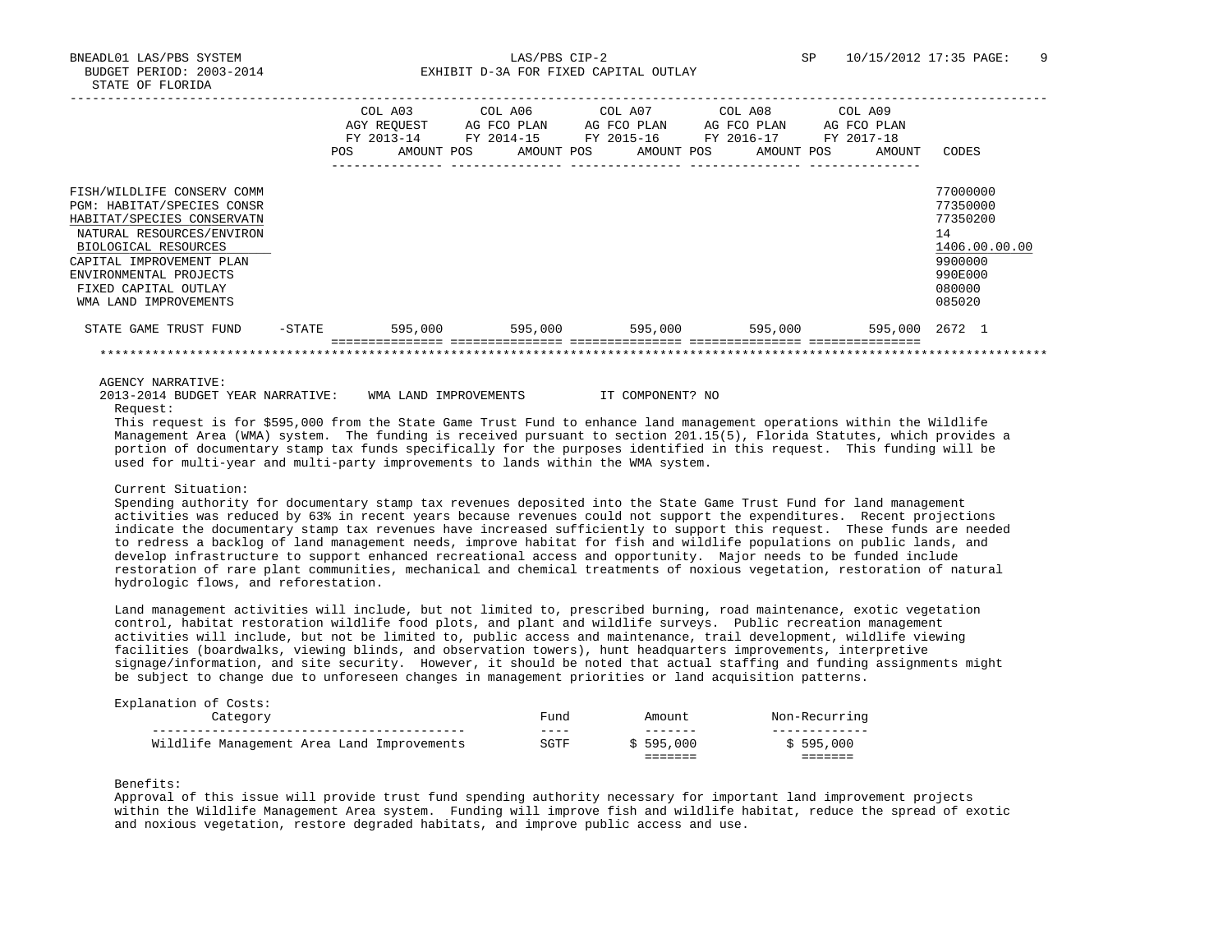BNEADL01 LAS/PBS SYSTEM LAS/PBS CIP-2 SP 10/15/2012 17:35 PAGE: 10 BUDGET PERIOD: 2003-2014 **EXHIBIT D-3A FOR FIXED CAPITAL OUTLAY** 

|                                                                                                                                                                                                   | COL A03<br>AGY REOUEST<br>FY 2013-14<br><b>POS</b> | AMOUNT POS | COL A06<br>AG FCO PLAN<br>FY 2014-15 | AMOUNT POS | COL A07<br>AG FCO PLAN<br>FY 2015-16<br>AMOUNT POS | COL A08<br>AG FCO PLAN<br>FY 2016-17<br>AMOUNT POS | COL A09<br>AG FCO PLAN<br>FY 2017-18<br>AMOUNT | CODES                                                                         |
|---------------------------------------------------------------------------------------------------------------------------------------------------------------------------------------------------|----------------------------------------------------|------------|--------------------------------------|------------|----------------------------------------------------|----------------------------------------------------|------------------------------------------------|-------------------------------------------------------------------------------|
| FISH/WILDLIFE CONSERV COMM<br>PGM: HABITAT/SPECIES CONSR<br>HABITAT/SPECIES CONSERVATN<br>NATURAL RESOURCES/ENVIRON<br>BIOLOGICAL RESOURCES<br>CAPITAL IMPROVEMENT PLAN<br>ENVIRONMENTAL PROJECTS |                                                    |            |                                      |            |                                                    |                                                    |                                                | 77000000<br>77350000<br>77350200<br>14<br>1406.00.00.00<br>9900000<br>990E000 |

Activity: Manage and Restore Public Lands - ACT3050

Governor's Initiatives:

 This request supports the Quality of Life and Quality Places strategies in the Governor's Strategic Plan for Economic Development.

(27) Create and sustain vibrant, safe and healthy communities that attract workers, businesses, residents and visitors.

(29) Promote, develop, protect and leverage Florida's natural, art and cultural assets in a sustainable manner.

\*\*\*\*\*\*\*\*\*\*\*\*\*\*\*\*\*\*\*\*\*\*\*\*\*\*\*\*\*\*\*\*\*\*\*\*\*\*\*\*\*\*\*\*\*\*\*\*\*\*\*\*\*\*\*\*\*\*\*\*\*\*\*\*\*\*\*\*\*\*\*\*\*\*\*\*\*\*\*\*\*\*\*\*\*\*\*\*\*\*\*\*\*\*\*\*\*\*\*\*\*\*\*\*\*\*\*\*\*\*\*\*\*\*\*\*\*\*\*\*\*\*\*\*\*\*\*

| SPECIAL PURPOSE<br>FIXED CAPITAL OUTLAY<br>INVASIVE PLANT MGT STO FAC |        | 990S000<br>080000<br>085070 |  |
|-----------------------------------------------------------------------|--------|-----------------------------|--|
| INVASIVE PLANT CONTROL TF -STATE                                      | 75,000 | 2030                        |  |
|                                                                       |        |                             |  |

# AGENCY NARRATIVE:

 2013-2014 BUDGET YEAR NARRATIVE: INVASIVE PLANT MGT STO FAC IT COMPONENT? NO Request:

 This request is for spending authority from the Invasive Plant Control Trust Fund to construct a storage facility at the Invasive Plant Management (IPM) field office in Inverness, Florida. This annex will provide secure, weatherproof storage for boats, sampling equipment, and herbicides, thus reducing equipment maintenance costs and providing additional storage space for herbicides, which is greatly needed.

Current Situation:

 The IPM Section maintains a field office on Fort Cooper State Park property in the city of Inverness. The property was developed during FY 2007-08 and is under a 49 year lease with the Department of Environmental Protections' Division of State Lands. During the planning and engineering phase, a specialized equipment and chemical storage annex was planned; however, project funds were not available during the construction phase. Boats and other equipment are currently exposed to the weather, requiring additional maintenance costs, and the existing small storage unit is insufficient to store the amount of herbicides needed.

| Description                | "und                      | Amount                                 | Non-Recurring      |
|----------------------------|---------------------------|----------------------------------------|--------------------|
| Equipment Storage Facility | Invasive Plant Control TF | ------<br>\$75,000<br>______<br>------ | \$75,000<br>------ |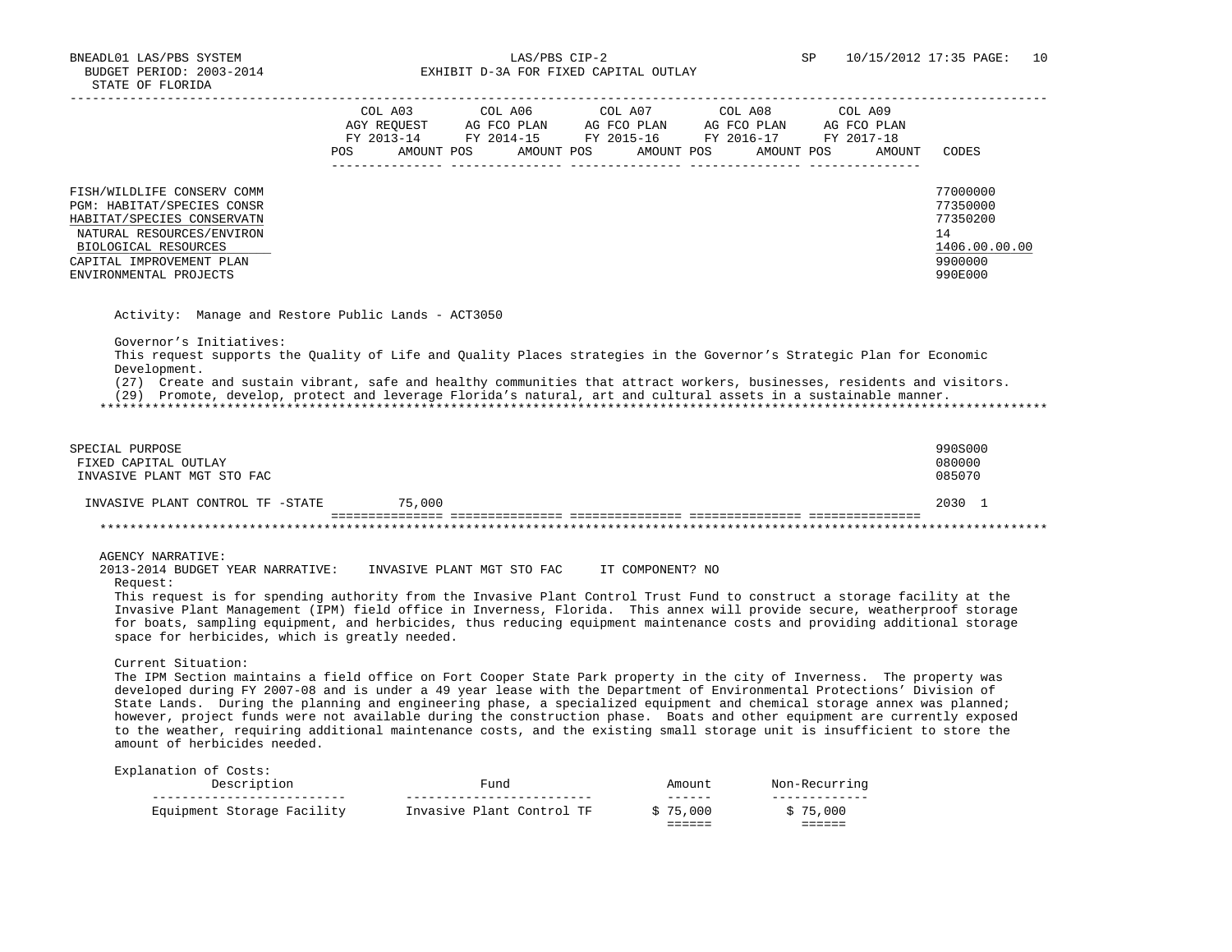BNEADL01 LAS/PBS SYSTEM LAS/PBS CIP-2 SP 10/15/2012 17:35 PAGE: 11 BUDGET PERIOD: 2003-2014 **EXHIBIT D-3A FOR FIXED CAPITAL OUTLAY** 

|                                                                                                                                                                                            | COL A03<br>AGY REOUEST<br>FY 2013-14<br>POS | COL A06<br>AG FCO PLAN<br>FY 2014-15<br>AMOUNT POS | COL A07<br>AG FCO PLAN<br>FY 2015-16<br>AMOUNT POS<br>AMOUNT POS | COL A08<br>AG FCO PLAN<br>FY 2016-17<br>AMOUNT POS | COL A09<br>AG FCO PLAN<br>FY 2017-18<br>AMOUNT | CODES                                                                         |
|--------------------------------------------------------------------------------------------------------------------------------------------------------------------------------------------|---------------------------------------------|----------------------------------------------------|------------------------------------------------------------------|----------------------------------------------------|------------------------------------------------|-------------------------------------------------------------------------------|
| FISH/WILDLIFE CONSERV COMM<br>PGM: HABITAT/SPECIES CONSR<br>HABITAT/SPECIES CONSERVATN<br>NATURAL RESOURCES/ENVIRON<br>BIOLOGICAL RESOURCES<br>CAPITAL IMPROVEMENT PLAN<br>SPECIAL PURPOSE |                                             |                                                    |                                                                  |                                                    |                                                | 77000000<br>77350000<br>77350200<br>14<br>1406.00.00.00<br>9900000<br>990S000 |

Benefits:

 Approval of this issue will provide for the construction of a needed storage facility at the Invasive Plant Management field office in Inverness, Florida. It will provide secure weatherproof storage for boats, sampling equipment, and herbicides used to manage invasive plants in public waterways and conservation lands. This will reduce maintenance costs related to equipment being exposed to weather and additional storage space for herbicides.

 Activities: Manage Invasive Aquatic Plants in Public Waterways - ACT3810 Manage Invasive Exotic Upland Plants on Public Conservation Lands - ACT3820

Governor's Initiatives:

 This request supports the Quality of Life and Quality Places strategies in the Governor's Strategic Plan for Economic Development.

(27) Create and sustain vibrant, safe and healthy communities that attract workers, businesses, residents and visitors.

(29) Promote, develop, protect and leverage Florida's natural, art and cultural assets in a sustainable manner.

| TRUST | PUNDS                   | ,074,500 | 595,000 | 595,000 | 595,000 | 595,000 | 2000          |
|-------|-------------------------|----------|---------|---------|---------|---------|---------------|
|       | TYPE<br>FUND<br>RV      |          |         |         |         |         |               |
| TOTAL | RESOURCES<br>BIOLOGICAL |          |         |         |         |         | 1406.00.00.00 |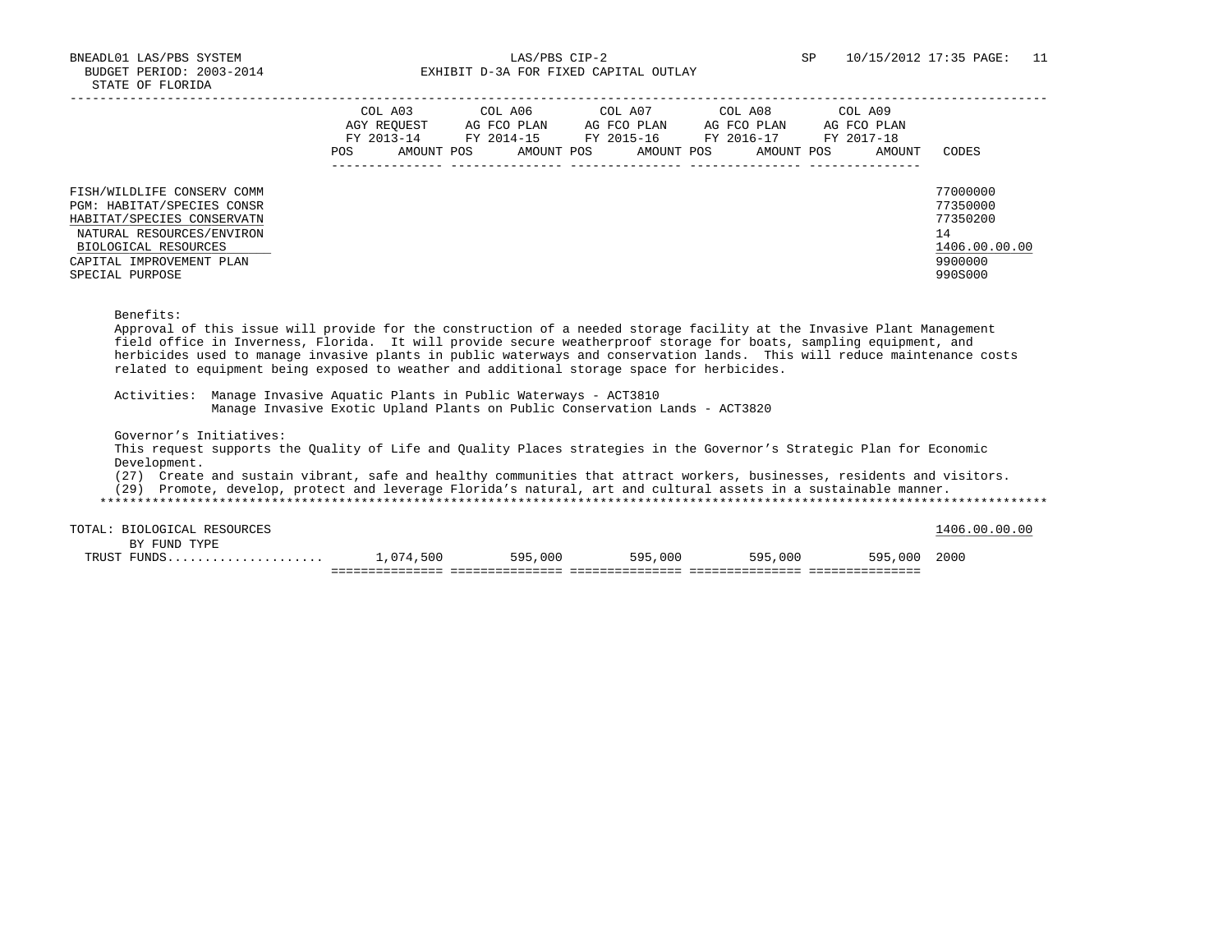BNEADL01 LAS/PBS SYSTEM 12<br>BUDGET PERIOD: 2003-2014 SP 10/15/2012 17:35 PAGE: 12 EXHIBIT D-3A FOR FIXED CAPITAL OUTLAY

| DIAID OF FUORIDA                                                                                                                                                                                                                                       |          |                    |            |                                                                                                                                 |                         |                       |                                     |                                                                                  |               |
|--------------------------------------------------------------------------------------------------------------------------------------------------------------------------------------------------------------------------------------------------------|----------|--------------------|------------|---------------------------------------------------------------------------------------------------------------------------------|-------------------------|-----------------------|-------------------------------------|----------------------------------------------------------------------------------|---------------|
|                                                                                                                                                                                                                                                        |          | POS                | AMOUNT POS | COL A03 COL A06 COL A07 COL A08 COL A09<br>AGY REOUEST AG FCO PLAN<br>FY 2013-14 FY 2014-15 FY 2015-16 FY 2016-17<br>AMOUNT POS | AG FCO PLAN AG FCO PLAN | AMOUNT POS AMOUNT POS | AG FCO PLAN<br>FY 2017-18<br>AMOUNT | CODES                                                                            |               |
|                                                                                                                                                                                                                                                        |          |                    |            |                                                                                                                                 |                         |                       |                                     |                                                                                  |               |
| FISH/WILDLIFE CONSERV COMM<br><b>PGM: MARINE FISHERIES</b><br>MARINE FISHERIES MGT<br>NATURAL RESOURCES/ENVIRON<br>BIOLOGICAL RESOURCES<br>CAPITAL IMPROVEMENT PLAN<br>ENVIRONMENTAL PROJECTS<br>G/A-LOC GOV/NONST ENT-FCO<br>ART FISH REEF CONST PROG |          |                    |            |                                                                                                                                 |                         |                       |                                     | 77000000<br>77500000<br>77500200<br>14<br>9900000<br>990E000<br>140000<br>140004 | 1406.00.00.00 |
| FEDERAL GRANTS TRUST FUND -FEDERL                                                                                                                                                                                                                      |          | 500,000            |            | 500,000                                                                                                                         | 500,000                 | 500,000               | 500,000 2261 3                      |                                                                                  |               |
| MARINE RESOURCES CONSV TF -STATE                                                                                                                                                                                                                       | $-MATCH$ | 133,333<br>166,667 |            | $133,333$ $133,333$ $133,333$<br>166,667                                                                                        | 166,667                 | 166,667               | 133,333 2467 1<br>166,667 2467 2    |                                                                                  |               |
| TOTAL MARINE RESOURCES CONSV TF                                                                                                                                                                                                                        |          | 300,000            |            | 300,000                                                                                                                         | 300,000                 | 300,000               | 300,000 2467                        |                                                                                  |               |
| TOTAL APPRO                                                                                                                                                                                                                                            |          | 800,000            |            | 800,000                                                                                                                         | 800,000                 | 800,000               | 800,000                             |                                                                                  |               |

#### \*\*\*\*\*\*\*\*\*\*\*\*\*\*\*\*\*\*\*\*\*\*\*\*\*\*\*\*\*\*\*\*\*\*\*\*\*\*\*\*\*\*\*\*\*\*\*\*\*\*\*\*\*\*\*\*\*\*\*\*\*\*\*\*\*\*\*\*\*\*\*\*\*\*\*\*\*\*\*\*\*\*\*\*\*\*\*\*\*\*\*\*\*\*\*\*\*\*\*\*\*\*\*\*\*\*\*\*\*\*\*\*\*\*\*\*\*\*\*\*\*\*\*\*\*\*\*

## AGENCY NARRATIVE:

2013-2014 BUDGET YEAR NARRATIVE: ART FISH REEF CONST PROG IT COMPONENT? NO

Request:

 Funds are requested for grants-in-aid to local governments, qualified nonprofit entities, and state universities for local artificial reef planning, development, assessment, and management pursuant to section 379.249, Florida Statutes and Chapter 68E-9, Florida Administrative Code.

#### Current Situation:

 Program funding is received from two sources: Federal Aid in Sport Fish Restoration grants from the U.S. Fish and Wildlife Service and saltwater recreational fishing license revenues, a portion of which serves as the match required to receive the federal funds. This program has a 25+ year history of working in partnership with local coastal governments, recreational fishing interests, and state universities.

 Funds are allocated to projects in compliance with federal regulations governing state use of federal aid funds, state procurement regulations and appropriate division rules. Statewide artificial reef development and assessment is accomplished through contracts with local coastal governments, qualified  $501(c)(3)$  non-profit corporations and state universities for local reef development and assessment.

 There are three positions which have provided support to the Artificial Fishing Reef Construction and Assessment Program for over 15 years. They perform statewide reef compliance and performance monitoring of reefs as well as provide technical assistance to local coastal governments and other agencies on artificial reef construction issues.

| Description                                            | Amount    | Non-Recurring |
|--------------------------------------------------------|-----------|---------------|
|                                                        |           |               |
| Reimbursable under the USFWS Federal Aid in Sport Fish |           |               |
| Restoration grant                                      | \$500.000 | \$500,000     |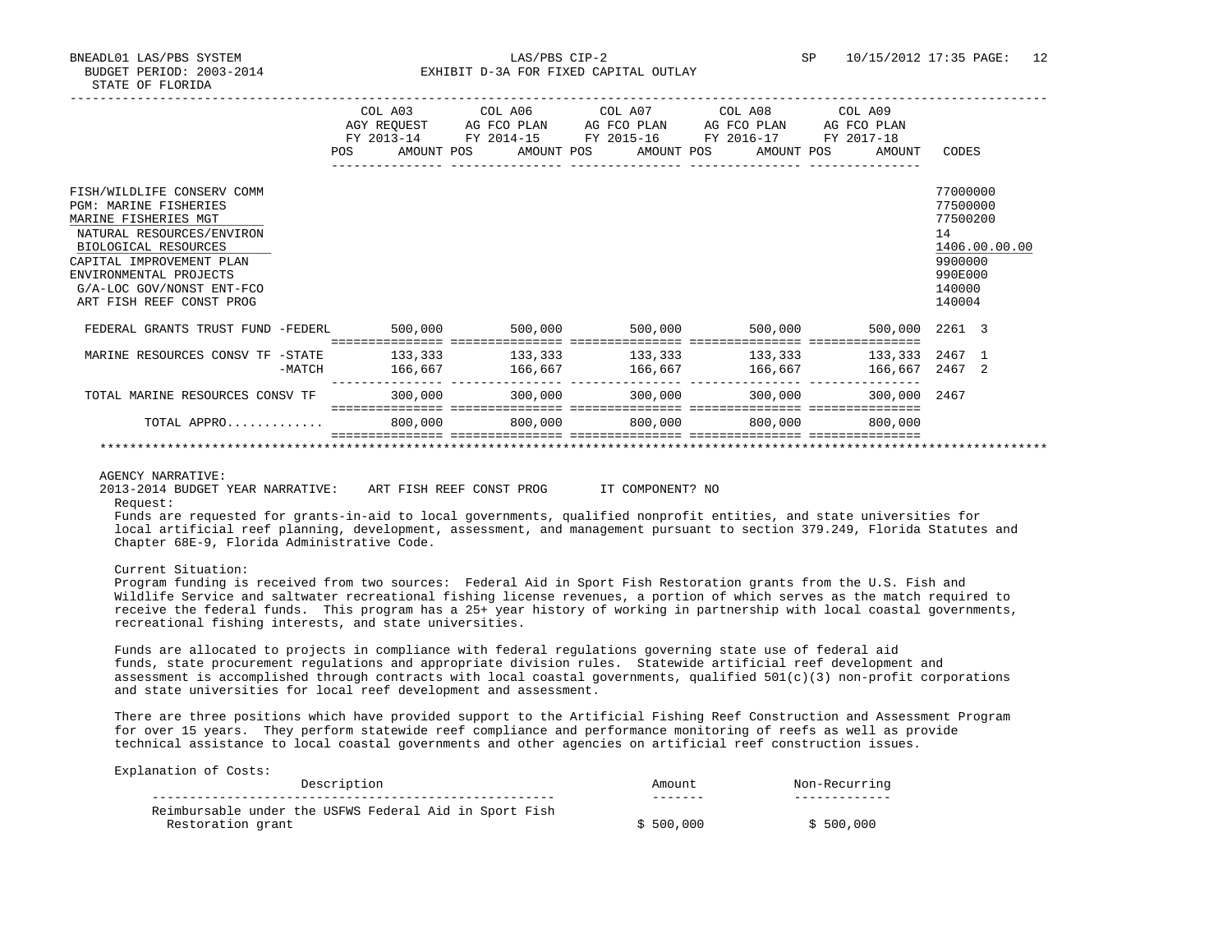BNEADL01 LAS/PBS SYSTEM LAS/PBS CIP-2 SP 10/15/2012 17:35 PAGE: 13 BUDGET PERIOD: 2003-2014 **EXHIBIT D-3A FOR FIXED CAPITAL OUTLAY** 

|                                                                                                                                                                                               | <b>POS</b> | COL A03<br>AGY REOUEST<br>FY 2013-14<br>AMOUNT POS | COL A06<br>AG FCO PLAN<br>FY 2014-15<br>AMOUNT POS | COL A07<br>FY 2015-16 | AG FCO PLAN<br>AMOUNT POS     |  | COL A08<br>AG FCO PLAN<br>FY 2016-17<br>AMOUNT POS | COL A09<br>AG FCO PLAN<br>FY 2017-18<br>AMOUNT | CODES                                                                         |
|-----------------------------------------------------------------------------------------------------------------------------------------------------------------------------------------------|------------|----------------------------------------------------|----------------------------------------------------|-----------------------|-------------------------------|--|----------------------------------------------------|------------------------------------------------|-------------------------------------------------------------------------------|
| FISH/WILDLIFE CONSERV COMM<br><b>PGM: MARINE FISHERIES</b><br>MARINE FISHERIES MGT<br>NATURAL RESOURCES/ENVIRON<br>BIOLOGICAL RESOURCES<br>CAPITAL IMPROVEMENT PLAN<br>ENVIRONMENTAL PROJECTS |            |                                                    |                                                    |                       |                               |  |                                                    |                                                | 77000000<br>77500000<br>77500200<br>14<br>1406.00.00.00<br>9900000<br>990E000 |
| State funded reef development and assessment projects<br>State match to federal funds                                                                                                         |            |                                                    |                                                    |                       | 133,333<br>166,667<br>------- |  |                                                    | 133,333<br>166,667                             |                                                                               |
| Total Request                                                                                                                                                                                 |            |                                                    |                                                    |                       | \$800,000<br>=======          |  |                                                    | \$800,000<br>=======                           |                                                                               |

Benefits:

 Development of artificial reefs, either on new sites or to enhance existing sites, provides additional habitat area to benefit important recreational fishing stocks, increases recreational fishing and diving opportunities for state residents and visitors, and enhances coastal community economies. Assessment and monitoring of artificial reefs are essential to understanding the effectiveness of reef design, material, location, and use patterns in achieving the objectives for which the reefs were built. Assessment data will guide future reef development efforts. This capability more completely brings the Division into compliance with its charge to wisely manage and protect marine reef fish resources associated with artificial reefs while causing no harm to the marine environment.

Activity: Artificial Reef Management - ACT5200

Governor's Initiatives:

 This request supports the Civic & Governance Systems and the Quality of Life & Quality Places strategies in the Governor's Strategic Plan for Economic Development.

(24) Support and sustain statewide and regional partnerships to accomplish Florida's economic and quality of life goals.

(27) Create and sustain vibrant, safe and healthy communities that attract workers, businesses, residents and visitors.

(29) Promote, develop, protect and leverage Florida's natural, art and cultural assets in a sustainable manner.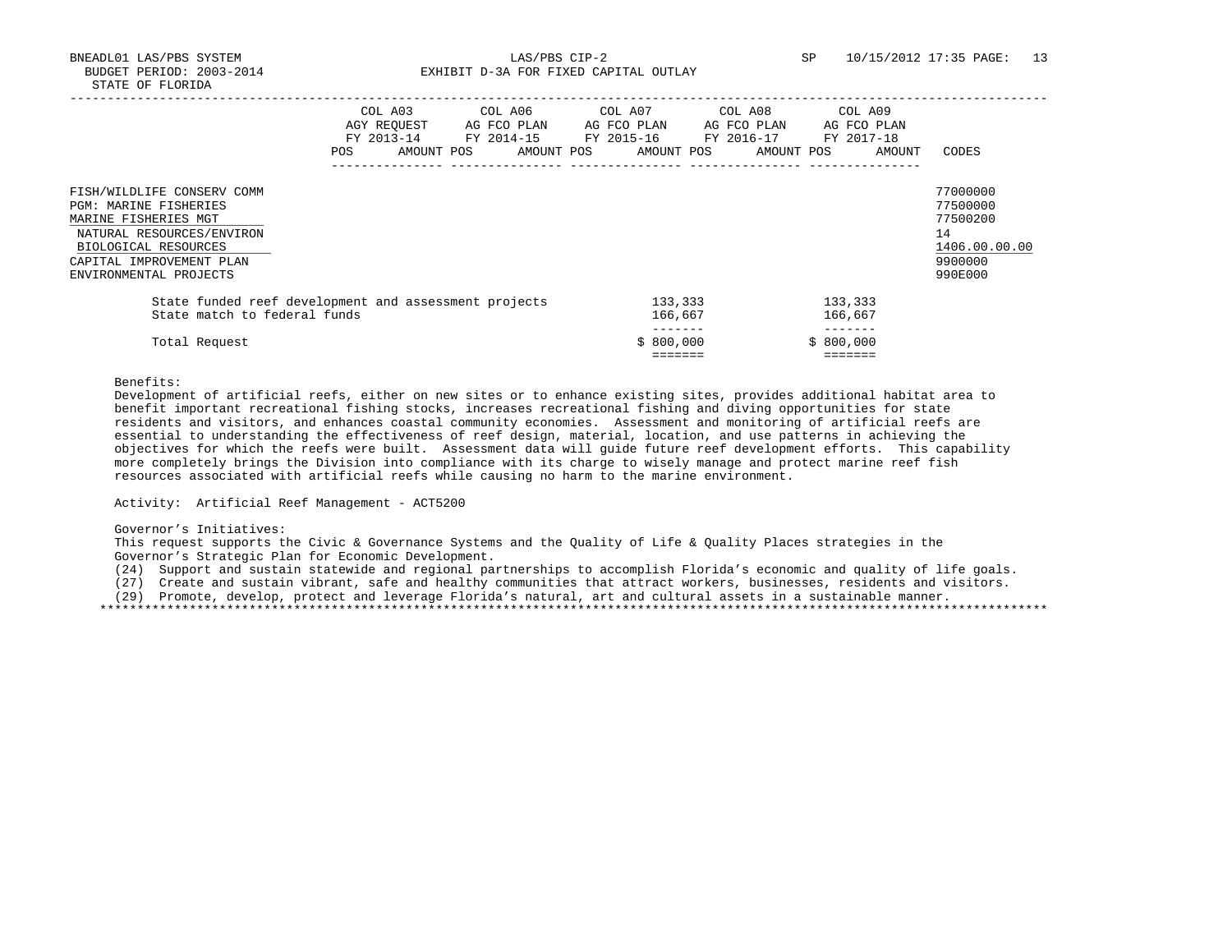BNEADL01 LAS/PBS SYSTEM LAS/PBS CIP-2 SP 10/15/2012 17:35 PAGE: 14 BUDGET PERIOD: 2003-2014 **EXHIBIT D-3A FOR FIXED CAPITAL OUTLAY** 

|                                                                                                                                                                                                                                         | <b>POS</b> | COL A03<br>AGY REOUEST<br>FY 2013-14<br>AMOUNT POS |  | COL A06<br>AG FCO PLAN<br>FY 2014-15<br>AMOUNT POS |  |  | COL A07<br>AG FCO PLAN<br>FY 2015-16<br>AMOUNT POS |  | COL A08<br>FY 2016-17 | AG FCO PLAN<br>AMOUNT POS | COL A09<br>AG FCO PLAN<br>FY 2017-18 | AMOUNT | CODES                                                                                             |
|-----------------------------------------------------------------------------------------------------------------------------------------------------------------------------------------------------------------------------------------|------------|----------------------------------------------------|--|----------------------------------------------------|--|--|----------------------------------------------------|--|-----------------------|---------------------------|--------------------------------------|--------|---------------------------------------------------------------------------------------------------|
| FISH/WILDLIFE CONSERV COMM<br><b>PGM: RESEARCH</b><br>FISH/WILDLIFE RESRCH INST<br>NATURAL RESOURCES/ENVIRON<br>BIOLOGICAL RESOURCES<br>CAPITAL IMPROVEMENT PLAN<br>SPECIAL PURPOSE<br>FIXED CAPITAL OUTLAY<br>MARINE YOUTH CONSERV FAC |            |                                                    |  |                                                    |  |  |                                                    |  |                       |                           |                                      |        | 77000000<br>77650000<br>77650200<br>14<br>1406.00.00.00<br>9900000<br>990S000<br>080000<br>089800 |
| MARINE RESOURCES CONSV TF -STATE                                                                                                                                                                                                        |            | 2,000,000                                          |  |                                                    |  |  |                                                    |  |                       |                           |                                      |        | 2467 1                                                                                            |
|                                                                                                                                                                                                                                         |            |                                                    |  |                                                    |  |  |                                                    |  |                       |                           |                                      |        |                                                                                                   |

AGENCY NARRATIVE:

 2013-2014 BUDGET YEAR NARRATIVE: MARINE YOUTH CONSERV FAC IT COMPONENT? NO Request:

 This issue is for spending authority from the Marine Resources conservation Trust Fund to construct an 8,000 square foot youth conservation facility to provide conservation education and outdoor skills programs for youth in west central Florida. Outdoor support facilities, including an outdoor classroom pavilion and small storage building for paddling equipment will occupy an additional 1,000 square feet.

# Current Situation:

 Today's children devote nearly eight hours a day to entertainment media and "media multi-tasking", while the number of children who spend time hunting and fishing continues to decline dramatically. It is well documented that kids who do not directly engage in the outdoors are less likely to develop a strong stewardship ethic for conserving America's wildlife and their habitats.

 The Commission has implemented a new initiative to increase young people's outdoor knowledge and experience. The Florida Youth Center Conservation Network (FYCCN) is a statewide network that employs a "Hub and Spoke" design model. The Hubs (eight sites to date) are Wild Outdoor Centers located within a 45-minute drive of major urban areas that provide deep woods experiences. The Spokes (35 sites to date) are Near Outdoor Centers that offer outdoor experiences that are closest to children in their day-to-day setting. Through effective partnering with schools, communities, youth organizations, volunteers, land owners, and donors, we "connect the dots" between our partner programs in the Near Outdoors programs and the Wild Outdoors centers to enrich and expand participants' understanding of conservation and natural Florida.

 There is a 30 year agreement between the Commission, the Tampa Electric Company (TECO), and the Florida Aquarium to build the facility on TECO property; therefore, no additional land purchase is required. The proposed facility will be the first marine-focused location in the Commission's Youth Conservation Centers Network (YCCN), and will be part of a larger Conservation and Technology Park created through an innovative partnership with a private landowner, TECO, the Florida Aquarium, and the Commission. TECO and the Florida Aquarium are creating a number of recreational and educational elements for the proposed facility including canoe/kayak trails, a wildlife viewing tower, wetlands boardwalks, fishing ponds and exhibits associated with coral restoration and marine animal rescue and rehabilitation.

|              |                  |                                  | .<br>_____                                      |
|--------------|------------------|----------------------------------|-------------------------------------------------|
| ------------ | ------<br>______ | _________<br>_ _ _ _ _ _ _ _ _ _ | ______________<br>_ _ _ _ _ _ _ _ _ _ _<br>____ |